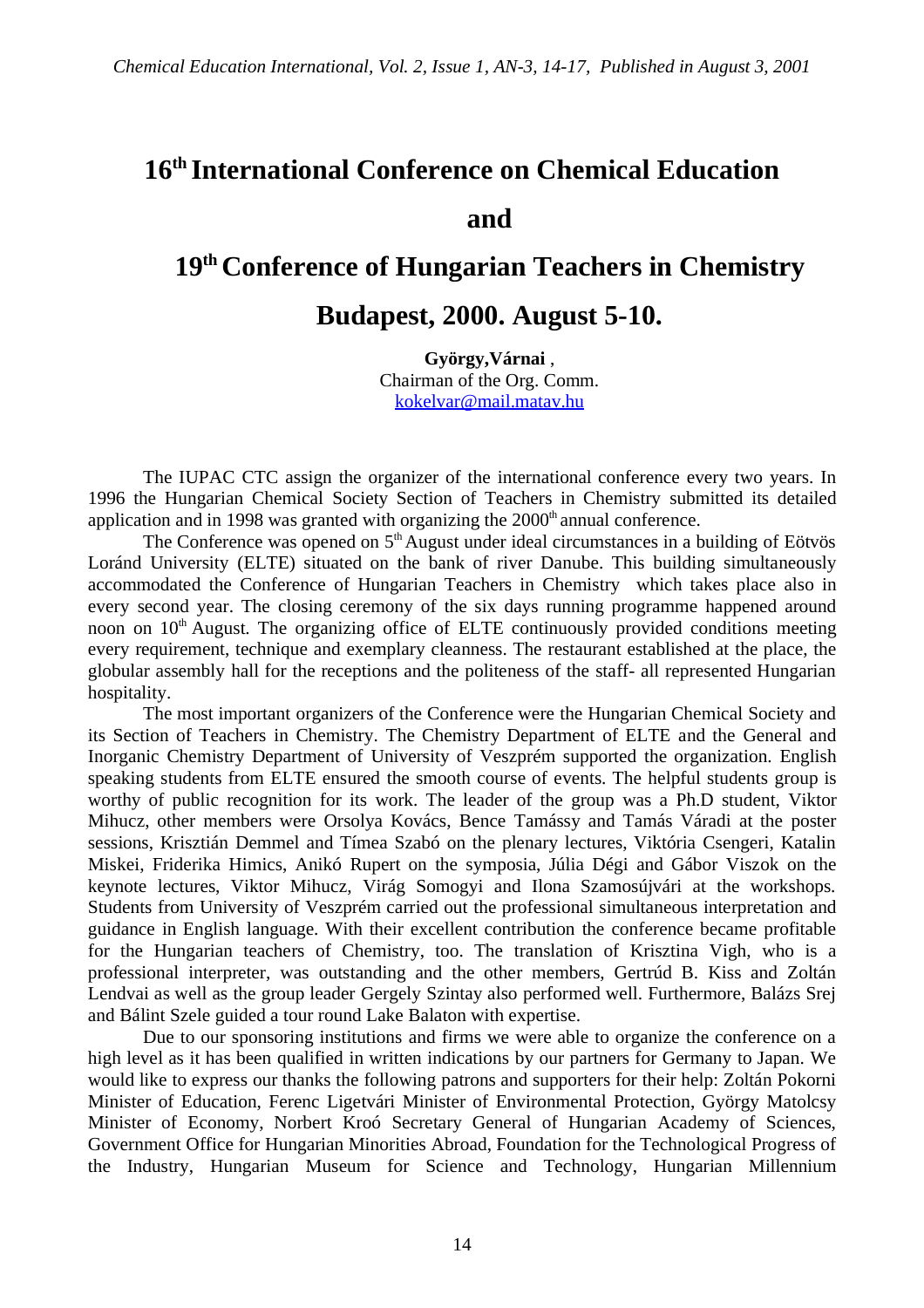Commissioner Office, EGIS Pharmaceuticals Ltd., Richter Gedeon Ltd., Gy\_r Distillery & Refinery CO Ltd., United Biscuits Hungary, Pannonplast Industrial Plc.

The world conference was supported with cooperation by these international organizations: IUPAC, UNESCO, FECS, ICASE. We were helped by the personal assistance of the International Advisory Committee (13 members), National Scientific Committee ( 16 members), and the Organizing Committee (14 members). The members of the Organizing Committee were charged with different concrete tasks either: Attila F<sub>\_z\_</sub> with the technical and electronically equipments, Gábor Hornyánszky with the displays, Emma Jakab with the chairmanship. Mrs Csilla Csányi Kovács arranged the programmes in Hungarian language and the vocational training certificates. István Mártrai undertook chairmanship and helped with professional translations, Mrs Emília Horváth Nagy took part in registration, Miklós Riedel made the English language summary ready to print promoting the systematisation of the programme at the same time. Zoltán Tóth and Judit Wajand also undertook chairmanship, while Attila Villányi organized the poster session.

The opening ceremony was lead by Academician Alajos Kálmán, the president of Hungarian Chemical Society and the  $16<sup>th</sup> ICCE$ . The Ministry of Education was represented by Academician Gábor Náray-Szabó who was the president of the Scientific Committee as well. The UNESCO was represented by Alex Pokrovsky, the IUPAC by Hans Bouma (The Netherlands) , the IUPAC CTC by John Bradley (South-Africa), the FECS by Michael Gagan (UK), the Hungarian Academy of Sciences by Norbert Kroó Secretary General, and the host was Gyula Záray the assistant dean of the Science Department of ELTE.

After the official greetings the "Csillagszem\_" children dance group presented some pieces from Hungarian folk-dance. The lively and colourful show cheered the meeting up.

On the basis of the application forms we registered 554 persons from 53 countries.

| Hungary            | 247 USA       | 40 Japan         | 28 England    | 21 |
|--------------------|---------------|------------------|---------------|----|
| South-Africa       | 30 Finland    | 20 Sweden        | 15 Romania    | 13 |
| Yugoslavia         | 13 Slovenia   | 10 Slovakia      | 10 Israel     | 9  |
| Germany            | 9 Portugal    | 9 Australia      | 8 China       | 7  |
| The                | 6 Austria     | 5 Egypt          | 5 Canada      | 5  |
| <b>Netherlands</b> |               |                  |               |    |
| Russia             | 5 Belgium     | 4 Brazil         | 3 Spain       | 3  |
| Switzerland        | 3 Thailand    | 3 Turkey         | 3 France      | 2  |
| Greece             | 2 Croatia     | 2 Italy          | 2 Argentina   |    |
| Chile              | 1 Cyprus      | 1 Czech Republic | 1 Estonia     | 1  |
| Philippines        | Hawaii        | Ireland          | 1 Columbia    |    |
| Korea              | 1 Poland      | Lebanon          | 1 Morocco     |    |
| Norway             | 1 Puerto Rico | Saudi Arabia     | 1 New Zealand |    |
| Tunisia            | Kenya         | Luxembourg       | Ghana         |    |
| Ukraine            |               |                  |               |    |

The distribution of the participants is the following:

The 7,039 % of the registered persons were not able to attend because of certain difficulties. The number of companions was 36 from the effective 515 participants, 271 from abroad and 208 Hungarian. 26 foreign chemistry teachers who teach in Hungarian language could take part in the programmes free of charge. Moreover, providing reductions solved some other financial problems.

The Conference was regarded an accredited course so the participants were given official certificates.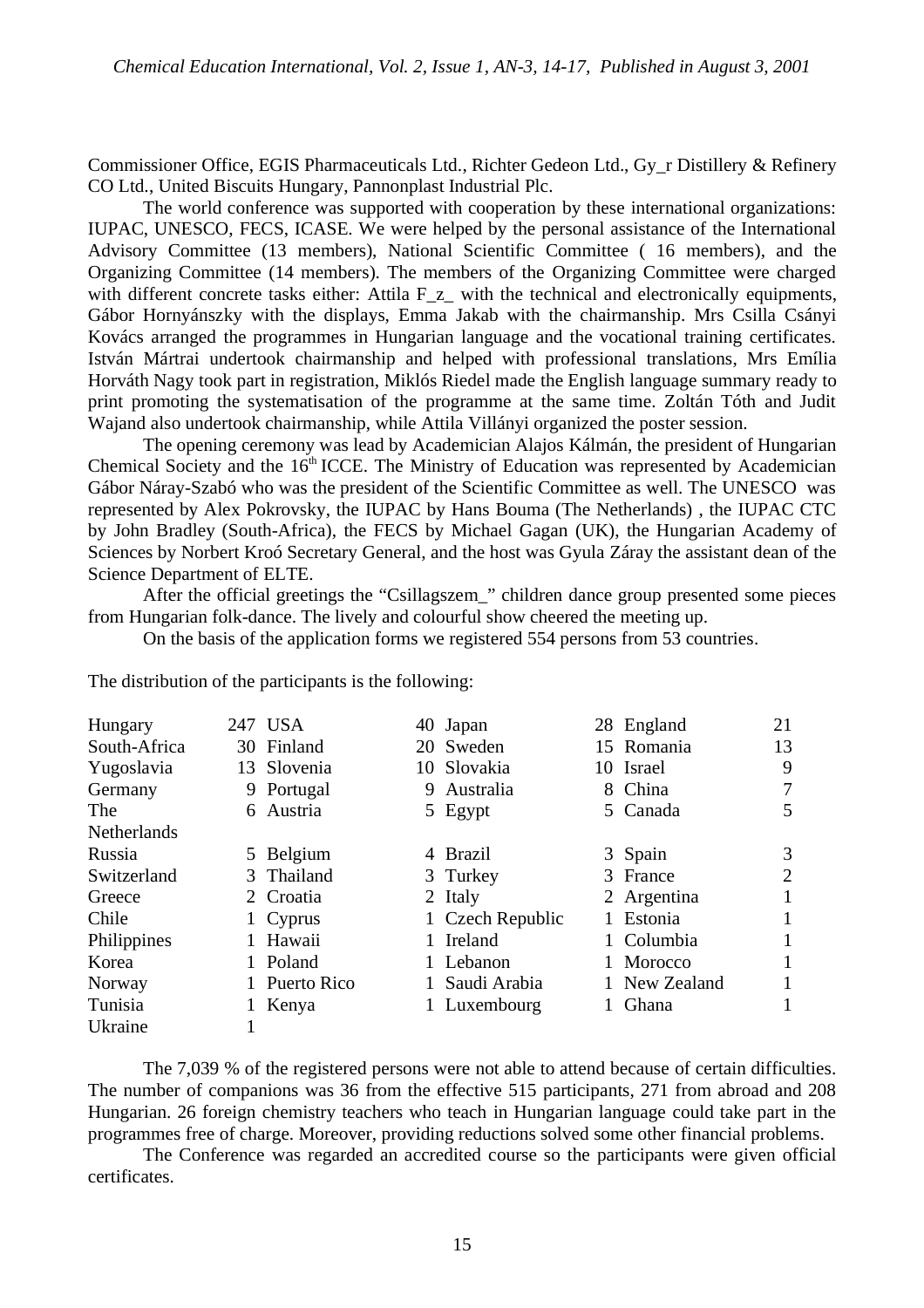The plenary and keynote lectures were lead by the members of the National Scientific Committee: László Harsányi Secretary General of HCS, Ferencz Hudecz Academician, József Hlavay professor, Emma Jakab Hungarian Academy of Sciences scientist, Ferenc Kilár professor, László Markó Academician, István Mátrai secondary school teacher, Ern\_ Pungor Academician, Csaba Szántay Academician, Imre Szebényi professor, László Velkey secondary school headmaster.

Speakers of Keynote lectures:

Frederic Bettelheim (USA), A.F.M. Fahmy (Egypt), Erika, Fodor (Hungary), Pamela Garnett (Australia), Michael Schallies (Germany), Ben Selinger (Australia), Sándor, Papp (Hungary), Albert Pilot ( The Netherlands), István, Pais (Hungary), Yoshito Takeuchi (Japan), Béla, Tóth (Hungary), Yu.D. Tretyakov (Russia), Uri Zoller (Israel).

The seminars were lead by the organizers: professor Hans-Jürgen Schmidt (Germany), prof. Dorothy Gabel (USA), prof. István Horváth (Hungary), prof. J.J. Lagowski (USA), prof. Christer Gruvberg (Sweden), prof. Zafra Lerman (USA), prof. Dori Yehudit (Israel), Erik Onkelinx (Belgium), Attila Sebestyén assistant Rector (Hungary), prof. Yoshito Takeuchi (Japan), Judit Wajand associate professor (Hungary), prof. Pamela Garnett (Australia), Attila F z secondary school teacher (Hungary), Jack Holbrook Secretary General of ICASE (Cyprus), prof. Péter Csermely (Hungary), prof. Anthony Smith (France), Csilla Csányi Kovács leading consultant (Hungary), prof. Maria Elisa Pestana (Portugal), prof. Ognian Serafimov (Germany), prof. Peter Towse (UK), prof. Loretta Jones (USA), István Mátrai secondary school teacher (Hungary), Katalin Harka leading consultant (Hungary),prof. de Jong Onno (The Netherlands), prof. Mary Virginia Orna (USA), prof. Michael Gagan (UK), prof. David Waddington (UK), prof. Miranda Stephenson (UK), prof. Tsung-Tsan Sun (Taiwan).

The six-day programme included the work of both the lecturers and the authors of the announced presentations. Each working day of the scientific meeting was started with plenary lectures then 5 or 6 symposia were running in simultaneous sessions. After lunch the programme was continued with two lectures and was finished with 9 parallel workshops which were carried out in different venues. The poster session was opened on  $6<sup>th</sup>$  August in the afternoon and it was displayed during the whole conference. The professional work, lasted from 9am to 6pm, involved 6 plenary lectures, 14 keynote lectures, 120 symposia, and 18 workshops. The plenary and keynote lectures were translated into Hungarian by simultaneous interpreters.

All of the plenary lectures proved to be highly valuable such as

*Science, A Round Peg in a Square World* by Nobel-laureate Harold Kroto,

*The Ozone Hole: A Manmade Chemical Instability of the Atmosphere. What Should We Learn from It ?* by Nobel-laureate Paul Crutzen,

the spectacular *Micro-scale Experiments with Gases* by Viktor Obendrauf,

the *Teaching University Chemistry in the Context of Materials Science* by Miklós Zrínyi,

*What Can We Learn from Research on Students' Misconceptions ?* by Hans-Jürgen Schmidt as well as *Environmental Sciences* by D.J. Miyamoto.

Two of the 14 keynote lectures were in Hungarian language on useful topics in education:

*Cyanide Pollution of the River Tisza Through the Eye of a Chemist* by Sándor Papp and the

*Nuclear technologies and the Environment* by Béla Tóth. The lecture of Professor István Pais is also remarkable and was considered a great honour to hear. The Professor founded the Conference of Hungarian Teachers in Chemistry within the Hungarian Chemical Society 38 years ago.

From the 120 symposia there were 15, from the 18 workshops there were 7 and from the 154 posters there were 28 in Hungarian language. Over the scheduled programmes an extra workshop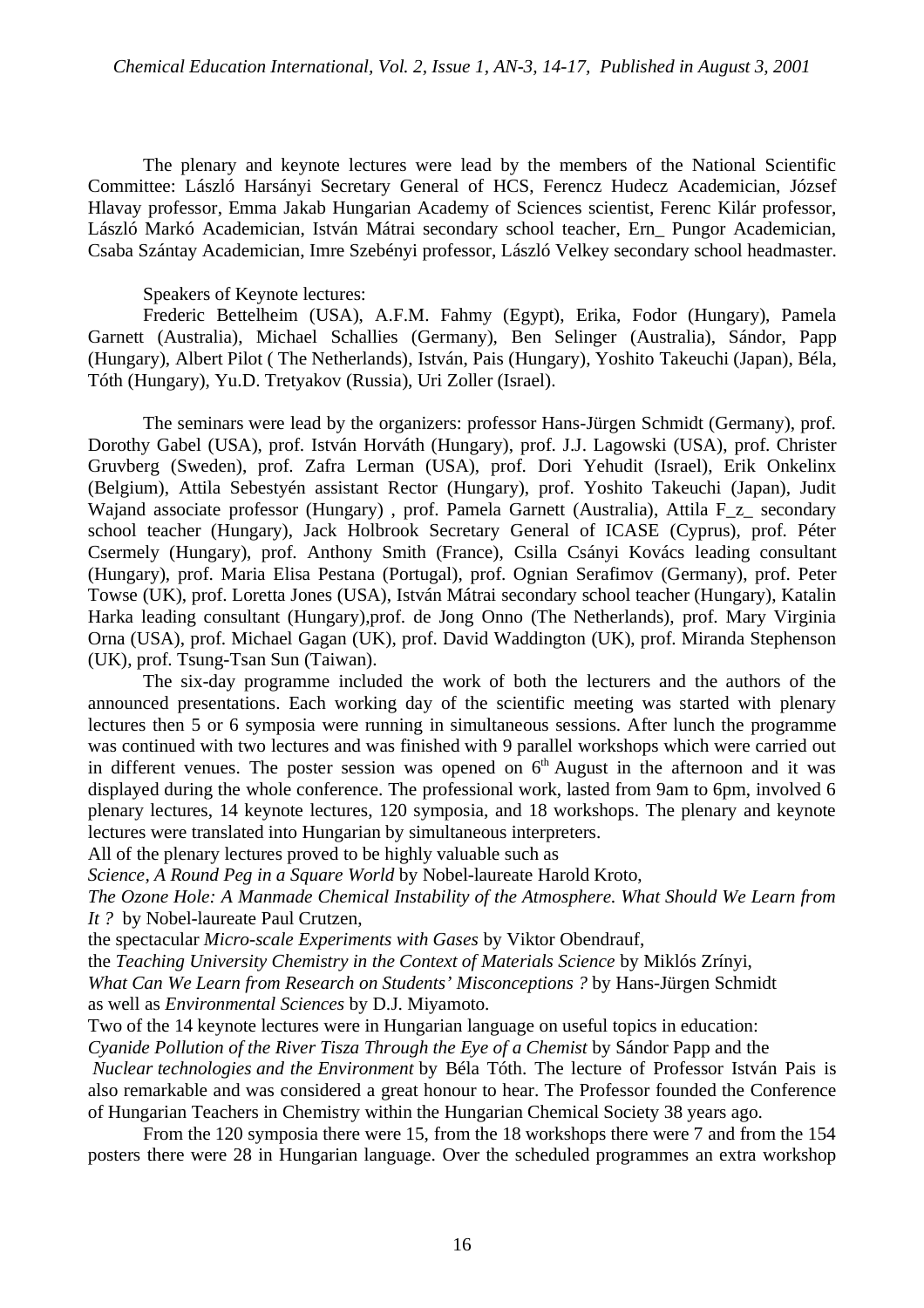was announced, the *New Directions in Chemistry Teaching* by John Bradley the president of IUPAC CTC and Alex Pokrovsky president of the scientific division of UNESCO.

| The lectures and workshops included educational processes |      |                                     |  | 72.7% |     |       |
|-----------------------------------------------------------|------|-------------------------------------|--|-------|-----|-------|
| The distribution of the topics was the following:         |      |                                     |  |       |     |       |
| Methodology                                               |      | 32,1% Primary and secondary schools |  |       |     | 10,6% |
| Higher education                                          |      | 6,6% Possibilities of multimedia    |  |       | and | 18,1% |
|                                                           |      | Internet                            |  |       |     |       |
| Microtechnical experiments                                | 5.3% |                                     |  |       |     |       |
| "Green Chemistry"                                         |      |                                     |  | 10,6% |     |       |
| Relations between industry and chemistry teaching         |      | $9.4\%$                             |  |       |     |       |

The educational processes indicated there main tendencies:

*Science of chemistry 7,3%*

- 1. Chemistry teaching should be based on the experience, materials and phenomena of everyday life. Scientific study and understanding of chemistry should be built on them.
- 2. Gaining experiences is necessary to extend to the area of science and environmental chemistry.
- 3. The use and publication of information should be carried through Internet and interactive CDs.

In the spirit of the year Hungarian Millennium the Museum for Science and Technology arranged an exhibition about Hungarian scientists. Éva Vámos director general of the museum opened the exhibition called *Hungarian Chemists in World*. The Museum for Science and Technology presented another exhibition about Liebig's life entitled *Justus von Liebig – Everything is Chemistry.* This exhibition was intended to express the internationality of science and was opened Prof. Ferenc Szabadváry. A special part of the exhibitions was the display *Chemistry in Sculptures* of Béla Vizi, lecturer from University of Veszprém. There was a wonderful composition, *A Helping Hand for the Sick Heart,* which showed a heart medicine formed to palm shape. Educators from all over the world could admire the united product of the chemist and artist in Budapest.

In an other show-case the collection of Peter Towse (Leeds) was displayed from the *Chemical Education Journals* included the Periodical of Chemistry for Grammar School Students. This bibliography was published in floppy, CD, as well as print.

Márta Szeness Maleczki (University of Veszprém) made a collection *Problems and Solutions in Chemistry* based on the material of János Irinyi National Secondary School Competition in Chemistry. The Hungarian Chemical Society has organized the competition for more than three decades. The collection was issued both in English and Hungarian languages for the participants.

The descendants of a traditional blue painting family from Gy\_r introduced the tools and technology of the Hungarian blue dyeing in a spectacular and interesting show.

Traditionally, the exhibitors from industry and publishing presented their latest products on the conference. This year few exhibitors, 6 Hungarian and 3 foreign ones took part in this event.

The closing meeting was chaired by Academician Gábor Náray-Szabó. J. Lagowski the new vice-president of the IUPAC CTC was also present, who followed Hans Bouma after the expiry of